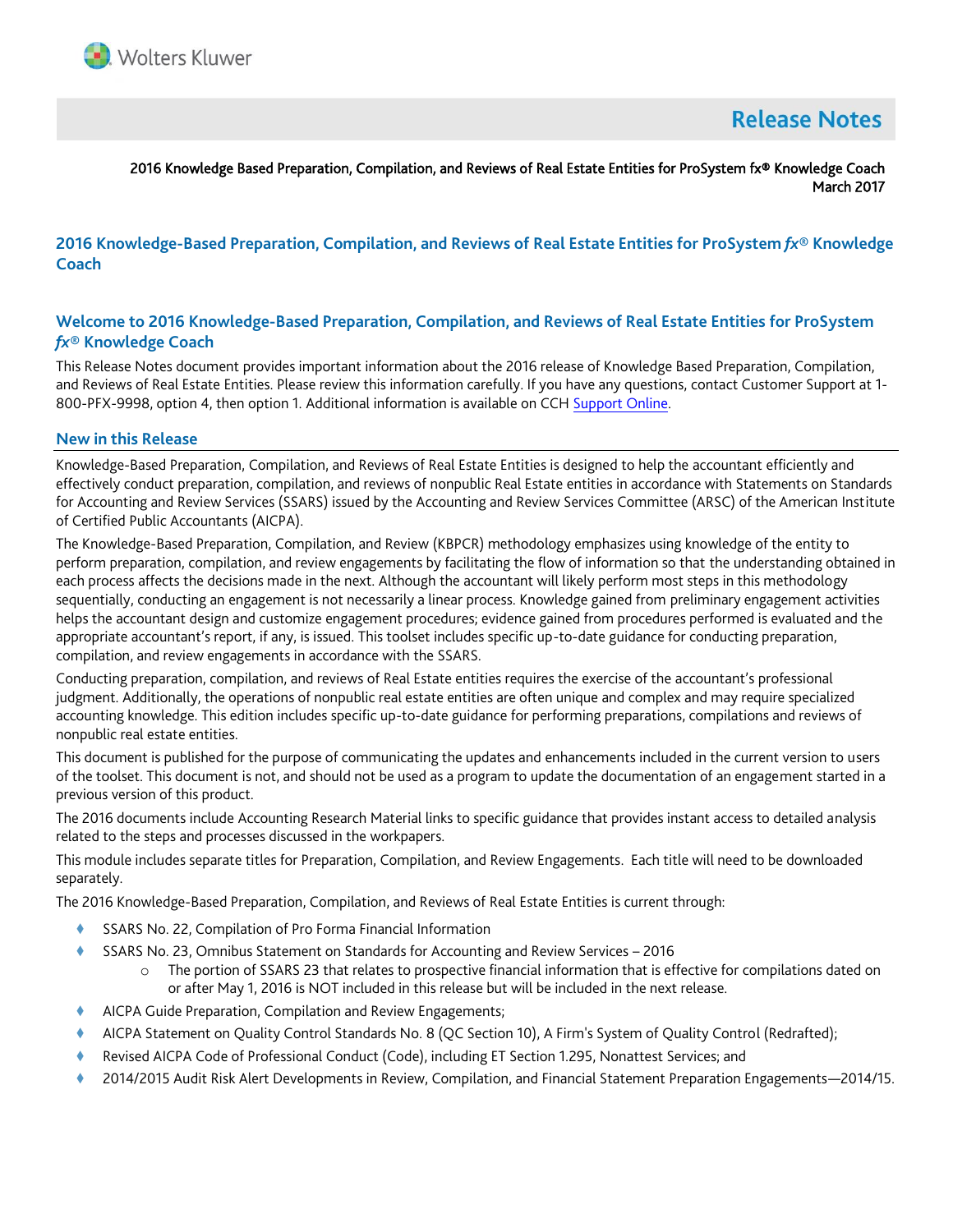- FASB Accounting Standards Codification as of December 31, 2016, and through Accounting Standards Update (ASU) No. 2016- 19, including:
	- o ASU No. 2016-16, Income Taxes (Topic740): Intra-Entity Transfers of Assets Other Than Inventory;
	- o ASU No. 2016-17, Consolidation (Topic 810): Interests Held through Related Parties That Are under Common Control;
	- o ASU No. 2016-18, Statement of Cash Flows (Topic 230): Restricted Cash; and
	- o ASU No. 2016-19, Technical Corrections and Improvements.

[Click here](http://support.cch.com/updates/KnowledgeCoach/pdf/guides_tab/2016%20REL-PCR%20Title%20Overview%20for%20Knowledge%20Coach%20Users.pdf) for the 2016 Preparation, Compilation, and Reviews of Real Estate Entities Title Overview for Knowledge Coach Users

#### Important Notes

- Make sure to save changes to workpapers before closing the workpaper or the binder to ensure data is correctly updated.
- If your Current Editor Knowledge Coach MS® Word workpapers become read-only or crash, please do the following:
	- o Keep the binder with the affected workpapers open.
	- o Highlight the workpaper in the binder window and go to Tools > Save Knowledge Coach Answers.
- As of the December 2016 update to Engagement 7.5 and Knowledge Coach 2.5, you can open binders that contain Knowledge Coach workpapers when logged into the Shared File Room (SFR) mode in Engagement with the following restrictions:
	- o Knowledge Coach workpapers cannot be edited in the SFR mode.
	- o However, Knowledge Coach workpapers can be viewed as read-only, signed off on, and workpaper notes can be written on Knowledge Coach workpapers while in the SFR mode.
	- o Non- Knowledge Coach workpapers can be edited in SFR mode without restriction.

#### System Requirements

- This title MUST be used with ProSystem *fx* ® Engagement version 7.5 or higher, ProSystem *fx*® Knowledge Coach version 2.5, 2016 Financial Statement Base v4 or higher for the Financial Statement title. If you have not installed the ProSystem fx® Engagement 7.5 and Knowledge 2.5, ensure that you do so before using this title. If you are upgrading from ProSystem *fx*® Engagement 7.1 or lower please contact Technical Support at 1-800-PFX-9998 for detailed instructions.
- A minimum of 4GB of RAM is required for optimal performance when opening and navigating through ProSystem *fx*® Knowledge Coach workpapers.

#### **Download Instructions**

The 2016 Knowledge-Based Preparation, Compilation, and Reviews of Not-for-Profit Entities includes the Preparation, Compilation, and Review title packages which are three separate packages.

You must run the License Update Utility BEFORE adding the 2016 Knowledge-Based Preparation, Compilation and Reviews of Not-for-Profit Entities title to Engagement version 7.5 by performing the following steps:

- 1. Download the License Update Utility and Engagement version 7.5 License Update Q3 or Q4 File from this [site.](https://support.cch.com/updates/Engagement/#engagementLicenseFiles)
- 2. Right click on PfxEngUpdateUtility and Run as administrator.
- 3. Log in to the utility using your Admin login.
- 4. Browse to LicenseUpdate7.5Q3\_20170313.upd for Q3 update or LicenseUpdate7.5Q4\_20170313.upd for Q4 update that was downloaded along with the utility.
- 5. Click "OK" to run the update.
- 6. You will receive a message when the update is complete.
- 7. Before assigning licenses to your staff please retrieve an updated permission key. Please see this [Knowledge Base article](https://support.cch.com/kb/solution.aspx/sw3937) on our website.
- 8. Open the ProSystem fx Engagement Admin application and assign licenses to your staff.

Note: Please use the 7.5 Q4 License Update File if you have run the CCH ProSystem *fx* Engagement 7.5 and Knowledge Coach 2.5 December 2016 Update (Engagement version 7.5.100.1220 or later). If you have not yet run this update, please use the 7.5 Q3 License Update File.

You can identify the application version by going to the Help > About window within the application.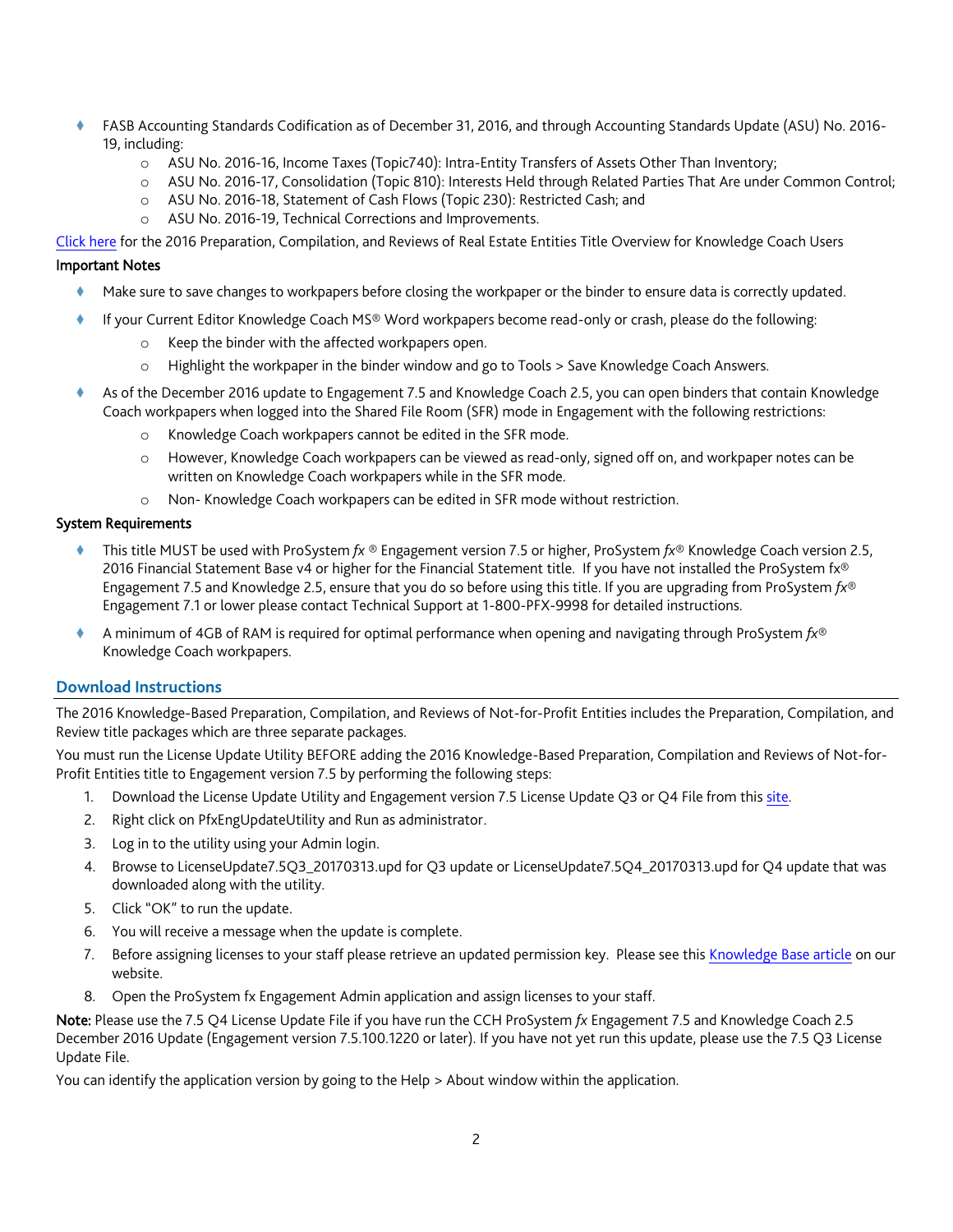Download the 2016 Knowledge Based Preparation, Compilation, and Reviews of Real Estate Entities titles from the ProSystem *fx* ®Knowledge Coach Updates section of the ProSystem *fx*® Engagement Support Web site at the following URL: [http://support.cch.com/updates/KnowledgeCoach,](http://support.cch.com/updates/KnowledgeCoach) then select the Knowledge Coach Series and Download file link next to each of the 2016 Knowledge-Based Preparation, Compilation, or Reviews of Real Estate Entities title. On some occasions the content package file (.KCP) will download with the extension changed to .ZIP. If this occurs, please change the extension of the downloaded file to KCP using all capital letters.

You must install the 2016 Financial Statement Base v4 title before installing any of the 2016 Knowledge Based Preparation, Compilation, or Reviews of Real Estate Entities Titles.

The Financial Statement Base title is also available at the following link[: http://support.cch.com/updates/KnowledgeCoach](http://support.cch.com/updates/KnowledgeCoach)

Important: ProSystem *fx*® Engagement version 7.5 or higher and Knowledge Coach version 2.5 must be installed on the computer in order to install this Knowledge Coach title. Additional requirements include Microsoft® Office 2010, Microsoft® Office 2010 Primary Interop Assemblies (PIA) and Visual Studio® 2005 Tools for the Office Second Edition Runtime, Visual Studio® Tools for Office System Runtime version 3.0, and Visual Studio® Tools for the Office System 3.0 Runtime Service Pack 1., Visual Studio® Tools for Office Runtime 4.0 (VSTOR) (32-bit version for 32-bit OS and 64-bit version for 64-bit OS).

The 2016 Knowledge-Based Preparation, Compilation, and Reviews of Real Estate Entities (03/30/2017) KCP download is a proprietary file that must be installed from within Engagement. Save this KCP file to a location on your local drive and follow the Installation Instructions included in the Release Bulletin.

# **Installation Instructions**

Once you have downloaded your Knowledge Coach title, you will need to add it to the list of titles within ProSystem *fx* ® Engagement. The only additional system requirement is approximately 75MB of disk space to store your Knowledge Coach Program content files. Please refer to the ProSystem *fx* ® Engagement with Knowledge Coach Release Notes for any other system requirements.

After downloading the 2016 Knowledge Based Preparation, Compilation, and Reviews of Real Estate Entities title, do the following:

- Launch the ProSystem *fx* ® Engagement Workpaper Management application so that the Local File Room is displayed. Select Tools > Knowledge Coach Titles.
- The Knowledge Coach Titles window will be displayed.
- Choose Add Title.
- Browse to the title package file (\*.KCP) that you previously downloaded from the ProSystem *fx* ® Knowledge Coach Support Web site.
- Choose Open.
- The system will display a progress indicator while the title package is added. You will receive a message that the title has been successfully installed once the process is complete.

Note: You can determine this access in the ProSystem *fx*® Engagement Admin module by selecting a staff group and choosing File > Properties > Content "Insert Knowledge Coach workpapers from unreleased titles" option.

To release a title:

- Select one of the Knowledge Coach titles in the list that has been added but is not yet released.
- Choose Release Title. The current date and time will be displayed in the Date released column, and the status will change to "Released."

Note: You must add and assign a Knowledge Coach module as well as the Knowledge Coach title license in the ProSystem *fx* ® Engagement Administrator before using the workpapers.

Important: Once the 2016 Knowledge-Based Preparation, Compilation, and Reviews of Real Estate Entities titles have been added and released, they will be automatically deployed to other staff members when they login to the "Office" location, or when they synchronize a binder that contains Knowledge Coach workpapers from this title.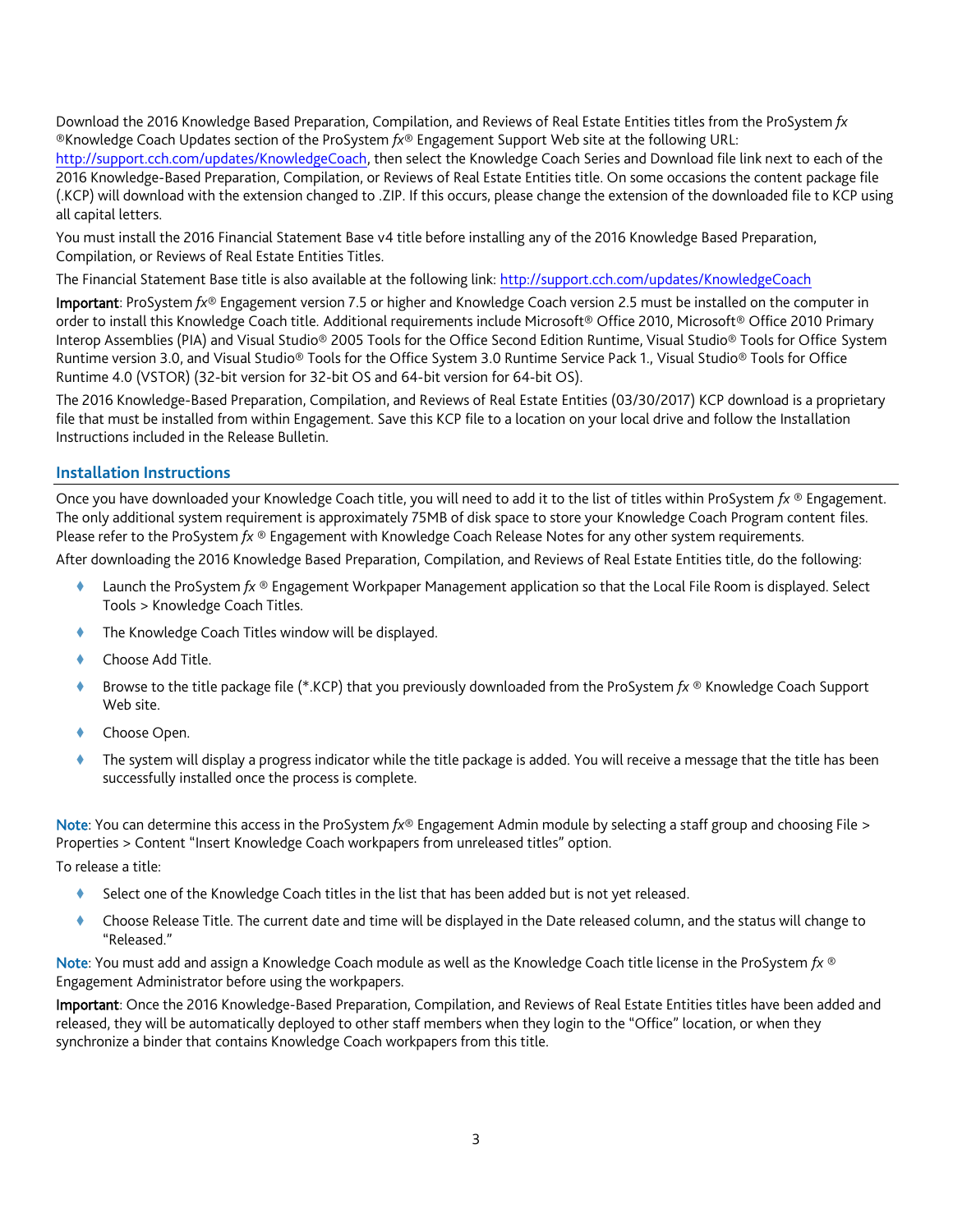## **Online Permission Key**

Permission key files may be downloaded from our Web site a[t https://prosystemfxsupport.tax.cchgroup.com/permkey/download.aspx](https://prosystemfxsupport.tax.cchgroup.com/permkey/download.aspx) or when adding or updating the new licenses within ProSystem *fx*® Engagement with Knowledge Coach version 7.5 and higher. After updating the license file in the ProSystem *fx*® Engagement Admin module, licenses need to be assigned to the staff who will use 2016 Knowledge-Based Preparation, Compilation, and Reviews of Real Estate Entities.

If you have not already established a Single Sign-on (SSO) account with Customer Service, we urge you to do so at this time.

#### **Accounting Research Manager**

CCH's Accounting Research Manager ("ARM") is the most comprehensive, up-to-date and objective online database of financial reporting literature. It includes all authoritative and proposed accounting, auditing, and SEC literature, plus independent, expert-written interpretive guidance.

Available on ARM, the Knowledge-Based Preparations, Compilations and Reviews of Real Estate Entities Guide helps you comply with the most recent professional standards and guidance for the conduct preparations, compilations and reviews and to integrate the use of practice aids, tools, and other resources with its guidance. This publication supplements and complements the Knowledge-Based documents that are available in Knowledge Coach.

If you subscribe to an ARM library that includes Preparation, Compilation and Review content, you can link directly to source material from Resources within Knowledge Coach documents. These links have been updated to refer to the accounting standards under the FASB Accounting Standards Codifications.

With Accounting Research Manager, you maximize the efficiency of your research time, while enhancing your results. Learn more about our content, our experts, and how you can request your free trial by visiting [http://www.accountingresearchmanager.com.](http://www.accountingresearchmanager.com/) You can also access the Accounting Research Manager Web site by selecting the item in ProSystem *fx* ® Engagement from the Guidance tab on the Shortcuts bar in the Binder window.

# **Using Your Knowledge Coach Content**

To use your Knowledge Coach Workpaper Templates, open a binder in ProSystem *fx*® Engagement, select the workpaper tab into which you would like to insert the workpaper, and select New Knowledge Coach Workpaper from the toolbar or File menu. The New Knowledge Coach Workpaper dialog appears (Figure 1).

Select the New Knowledge Coach Title with the content you would like to use. You can only select titles you have installed. The information displayed changes to reflect the workpaper organization available for the selected title. Select the Knowledge Coach Workpaper Templates to insert into your binder and click OK. The Selected Workpaper Properties dialog appears. Each workpaper name is automatically loaded into the Name field. Add a workpaper index in the Index field and make any Name modifications you desire. You can also modify the tab location or the roll forward settings for each workpaper. Then click OK. The integrated Knowledge Coach workpaper is now inserted into your engagement binder. For more information on how to use Knowledge Coach workpapers in your binder, see the Knowledge Coach User Guide.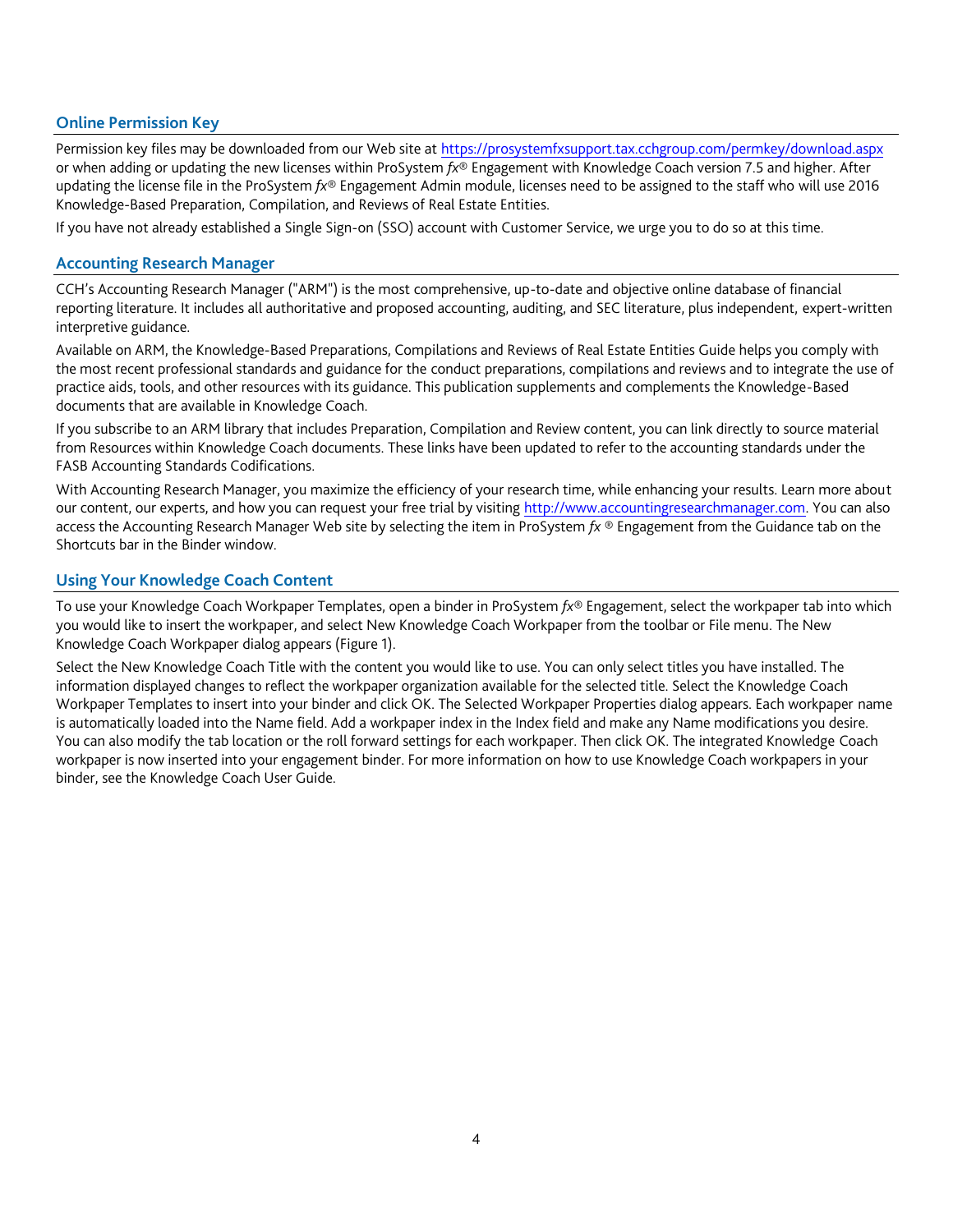New Knowledge Coach Workpaper

| Industry title selection                                                                               | Workpaper selection                                                                                                                                                                                                                                                                                                                |                                                                             |
|--------------------------------------------------------------------------------------------------------|------------------------------------------------------------------------------------------------------------------------------------------------------------------------------------------------------------------------------------------------------------------------------------------------------------------------------------|-----------------------------------------------------------------------------|
| $\leftarrow$ Q                                                                                         | Add independent workpapers without foundation workpapers                                                                                                                                                                                                                                                                           | $\frac{1}{2}$<br>+Ē                                                         |
| 2016 KBA Real Estate Compilations<br>2016 KBA Real Estate Preparations<br>2016 KBA Real Estate Reviews | 000-Resources<br>$\begin{array}{c} \begin{array}{c} \mathbf{H} \\ \mathbf{H} \\ \hline \end{array} \\ \begin{array}{c} \mathbf{H} \\ \hline \end{array} \end{array}$<br>100-The Communications Hub<br>200-Pre-Engagement Procedures<br>Ė⊡<br>800-Compilation Procedures<br>900-Evaluating, Concluding & Reporting Procedures<br>面一 | Details of selected workpaper                                               |
|                                                                                                        |                                                                                                                                                                                                                                                                                                                                    | Highlight a workpaper or select<br>a workpaper check box to see<br>details. |
|                                                                                                        |                                                                                                                                                                                                                                                                                                                                    |                                                                             |
|                                                                                                        |                                                                                                                                                                                                                                                                                                                                    |                                                                             |
|                                                                                                        |                                                                                                                                                                                                                                                                                                                                    |                                                                             |
|                                                                                                        |                                                                                                                                                                                                                                                                                                                                    |                                                                             |
| $\checkmark$<br>$\,$                                                                                   |                                                                                                                                                                                                                                                                                                                                    |                                                                             |
|                                                                                                        | <b>OK</b>                                                                                                                                                                                                                                                                                                                          | Help<br>Cancel                                                              |
|                                                                                                        |                                                                                                                                                                                                                                                                                                                                    |                                                                             |

Figure 1 - New Knowledge Coach Workpaper

## **Additional Information on Knowledge Coach and the KBPCR Methodology**

Knowledge-Based Preparation, Compilation and Review (KBPCR) Methodology - Allows the results of one set of procedures to become the input for the next. The key components of the KBPCR methodology include:

- An Overview that guides accountants through the KBPCR methodology;
- Knowledge-Based Preparation, Compilation, and Review documents, integral to the overall engagement process, that contain steps and procedures required by SSARSs.
- Customizable Preparation, Compilation and Review Programs that take accountants through related steps and procedures;
- Practice Aids to help accountants complete steps or processes outlined in the Knowledge-Based Preparation, Compilation and Review documents and Programs;
- Accountant's Reports that provide a variety of sample accountant's opinions on financial statements; and
- Correspondence documents that provide sample letters to be used to comply with SSARS requirements and in many other common situations.
- The AICPA's Accounting and Review Services Committee (ARSC) SSARS The practice aids and tools in the 2016 Knowledge-Based Preparations, Compilations and Reviews of Real Estate Entities are designed around the AICPA's SSARS standards to assist accountants by:
	- Facilitating compliance with SSARS;

 $\times$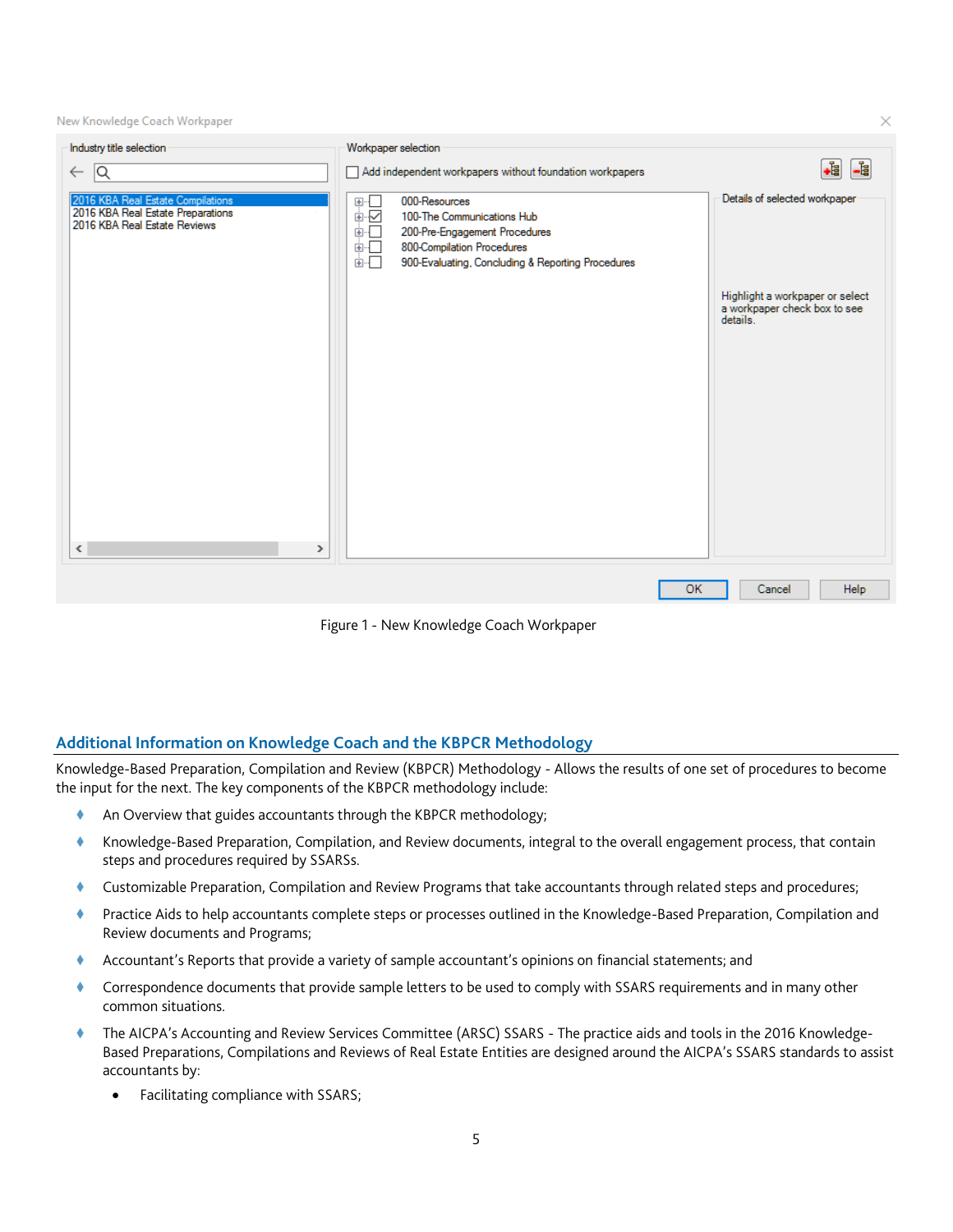- Encouraging more effective engagements through tailored engagement programs and comprehensive practice aids; and
- Enhancing engagement documentation.

## ProSystem fx® Knowledge Coach

- ProSystem fx® Knowledge Coach functionality allows accountants to use the Knowledge-Based methodology more efficiently by eliminating the need for duplicate entry of the same information, tailoring documentation to each particular engagement, and documenting the link between risks identified and procedures performed. PRP-100 Tailoring Question Workpaper, CMP-100 Tailoring Question Workpaper or REV-100 Tailoring Question Workpaper are documents in Knowledge Coach that presents engagement-level questions designed to aid in tailoring the engagement documentation to fit each client. Completing the questions helps the accountant avoid duplication and unnecessary workpapers.
- Before you begin your engagement, please review the guidance in PRP-101 Overall Preparation Program, CMP-101 Overall Compilation Program or REV-101 Overall Review Program. These workpapers are intended to be your road map through the Knowledge-Based methodology. You should start your engagement with PRP-100 Tailoring Question Workpaper, CMP-100 Tailoring Question Workpaper or REV-100 Tailoring Question Workpaper and PRP-101 Overall Preparation Program, CMP-101 Overall Compilation Program or REV-101 Overall Review.
- Refer to KBP-101 Preparation: Significant Matters, KBC-101 Compilation: Significant Matters and KBR-102 Review: Significant Matters to accumulate and review significant issues and findings. PRP-801 Preparation Program, CMP-801 Compilation Program: Significant Risks and Uncertainties and REV-802 Review Program: Significant Risks and Uncertainties provides a guide for implementing the guidance related to the disclosure of certain significant risks and uncertainties.
- Information Flow helps cut down on the time spent duplicating information across forms. In addition, the flow of consistent information ensures that information and updates to information are not missed between workpapers. Drill-down functionality helps the user navigate quickly to the source of the information, aiding in the review of the engagement file.
- Diagnostics help keep track of unresolved issues like unanswered questions, incomplete risks, program steps not linked to risks or relevant assertions, missing workpaper, and more.
- Links to Accounting Research Manager (ARM)-If you subscribe to an ARM library that includes audit content, you can link directly to source material from Resources within Knowledge Coach workpapers. These links have been updated to reference to the accounting standards under the SSARS and accounting standards issued by the AICPA.
- Interpretive Guidance is integrated into each Knowledge Coach template through the Tips view of each new task pane. Informational features include Practice Points, Examples, Optional Workpapers, and Resources to help accountants work more effectively and efficiently. You can also navigate from Resources within a document or the tip pane directly to CCH's Accounting Research Manager and industry audit guides by simply clicking on the Reference.

| Download<br>Description:  | 2016 Knowledge-Based Preparation, Compilation, and<br>Reviews of Real Estate Entities (3/30/2017) |
|---------------------------|---------------------------------------------------------------------------------------------------|
| Version:                  | Engagement v. 7.5 with Knowledge Coach 2.5 or higher and<br>2016 Financial Statement Base v4      |
| Release Date:             | March 2017                                                                                        |
| File size:                | 18MB                                                                                              |
| Approx. Download<br>Time: | 42 minutes at 56 kbps                                                                             |
| License:                  | <b>Full Version</b>                                                                               |
| Platforms:                | Windows® 7, 8, 8.1, 10                                                                            |